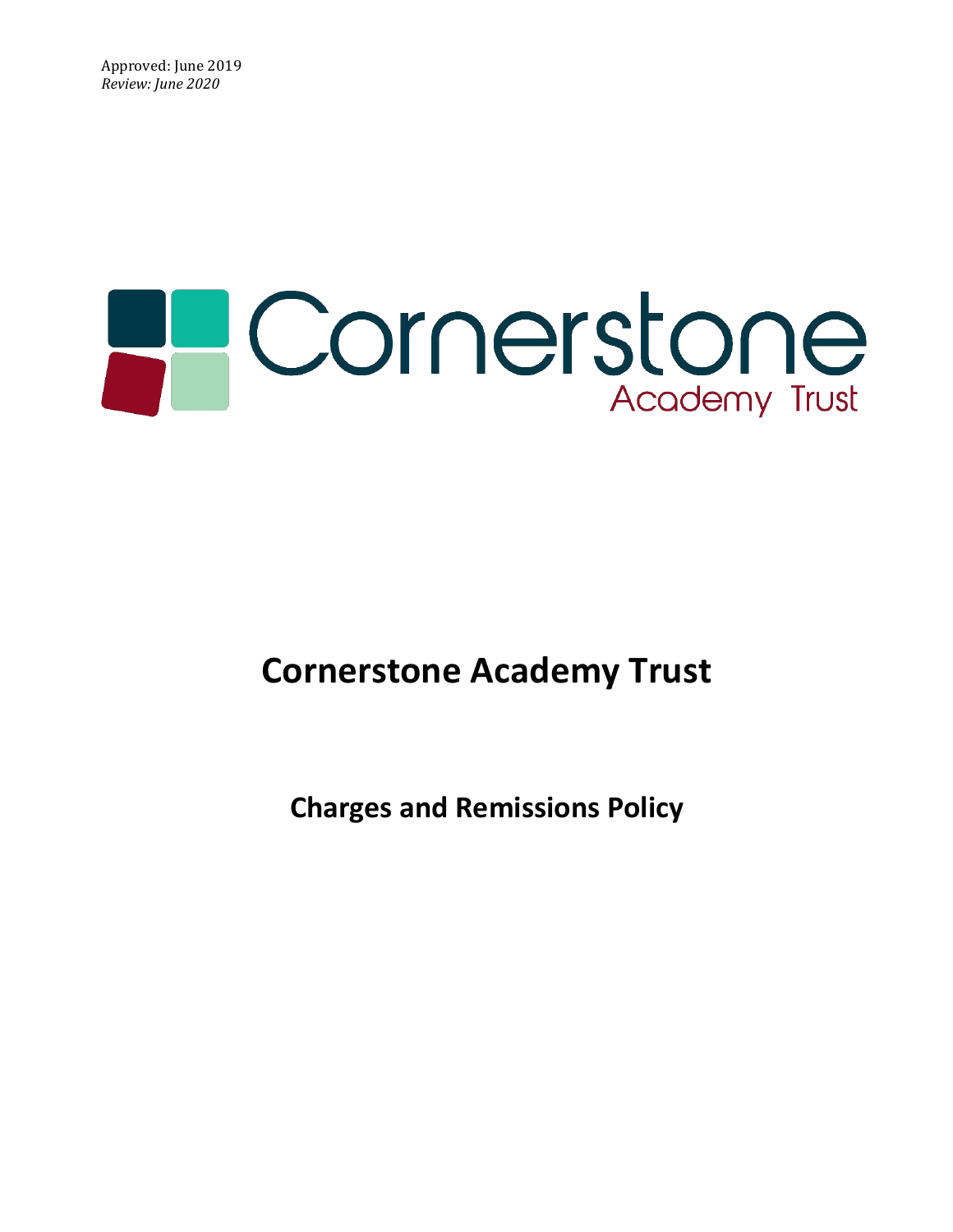### **Cornerstone Trust Charges and Remissions Policy**

#### **1. INTRODUCTION**

1.1 The Executive Headteacher and Board of Trustees recognise the value of providing a wide range of experiences to enrich and extend pupils' learning and to contribute to their personal development. The Executive Headteacher and Board of Trustees aims to promote and provide such experiences for the pupils of the school, both as part of a broad and balanced curriculum and as additional optional activities.

However, many of these activities have an associated cost and cannot be provided unless voluntary contributions are received or parents are charged for the cost.

1.2 This policy will set out the circumstances in which charges will or will not be made for school activities and when charges may be reduced or waived in order to ensure that all pupils have an equal opportunity to benefit from school visits, curricular and extra-curricular activities.

#### 2. **BACKGROUND**

2.1 Under the terms of the Education Act 1996, the Board of Trustees of Cornerstone Academy Trust ('the Trust') must have a policy on charging students to participate in school activities. By law, children may not be charged for activities that take place during the school day. Parents may be asked for voluntary contributions, but if they do not pay their child cannot be prevented from participating, should the activity go ahead. In any request for voluntary payments, it must be clear from the terms in which it is made that:

- there is no obligation to make any contribution; and
- that pupils will not be treated differently according to whether or not their parents have made a contribution.

2.2 The Board of Trustees has to adopt a policy on charges and remissions, but these must remain within the law. These charges may be remitted for families receiving Family Credit, Income Support, an Income Based Jobseeker's Allowance or Disability Working Allowance.

#### **3. CHARGES**

#### 3.1 Provision of Education

No charge shall be made in relation to the education of registered pupils where education is provided during school hours. Where education is provided outside of school hours, no charge shall be made provided it is required as part of the syllabus for the National Curriculum. The Trust may charge persons who are not registered pupils at the Trust for education provided or for facilities used by them at the Trust.

#### 3.2 Musical Instrument Tuition

The Trust may charge for practical instrumental lessons held during the school day which are provided either individually or to a group of not more than three pupils, unless they are required by the syllabus or National Curriculum.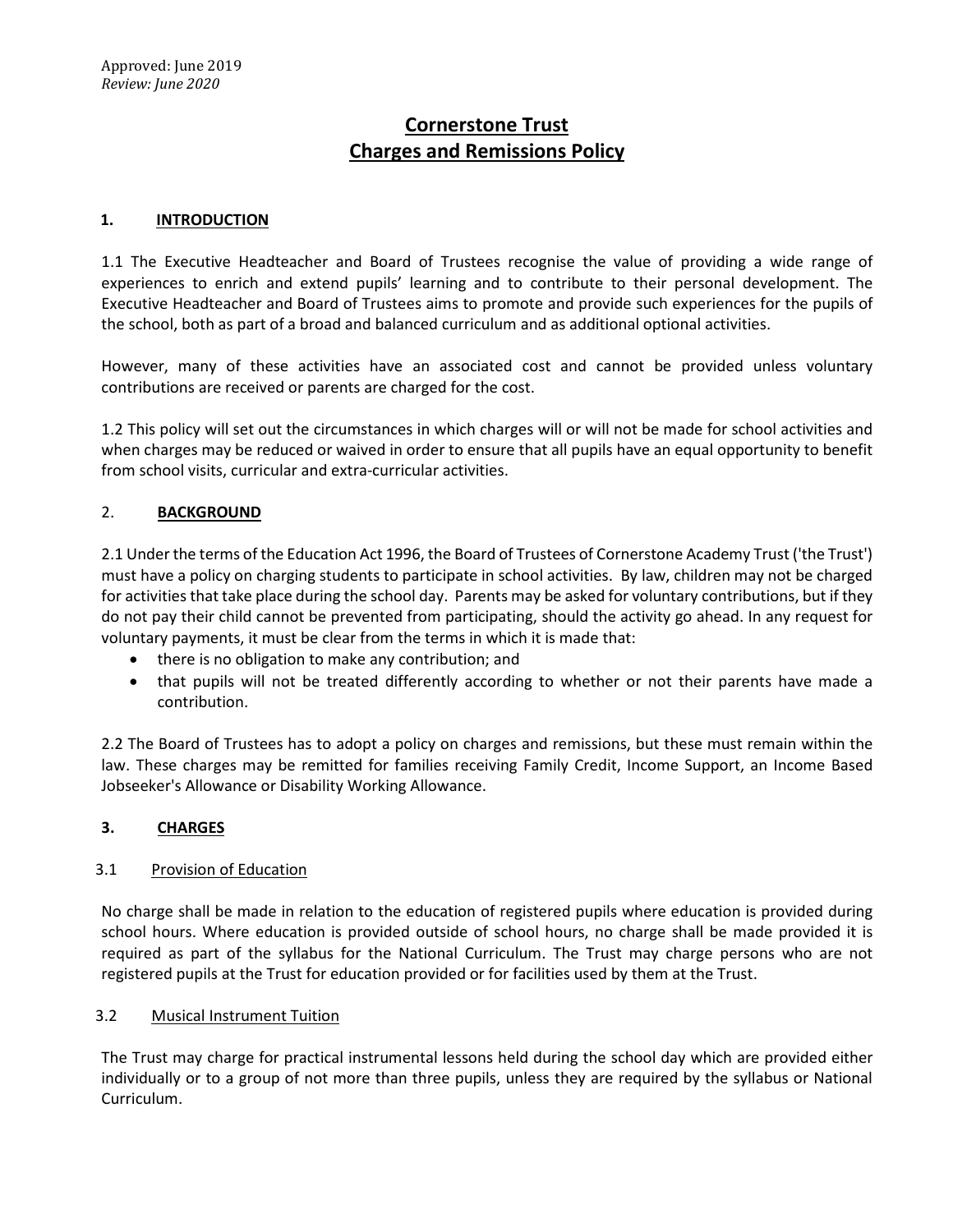#### 3.3 Practical Subjects

In practical subjects, so that pupils may experience a wide range of activities and develop essential basic skills, a number of items will be made either to take home and keep or to consume on the premises. Therefore, a letter will be sent to all parents at the beginning of the school year, and to parents of students admitted during the school year, asking them to make a voluntary contribution for materials and equipment used in this way.

#### 3.4 Incidental Charges

No charges shall be made in respect of the supply of any materials, books, instruments or other equipment (not including clothing) provided for the provision of education or examination.

#### 3.5 Visits during the school day

Parents cannot be asked for a compulsory payment for any visit that is taking place during a normal 'school' day. Voluntary payments (including full staff costs) can be requested but if the visit proceeds, pupils wishing to go but whose parents are not prepared to pay, must be allowed to attend. They cannot be subsidised by other parents. This will probably mean that insufficient funds will be available and the member of staff involved will seek additional funding from the Executive Headteacher. If this is not possible, the trip must be cancelled.

#### 3.6 Optional extra visits out of school time

These are visits where at least half of the time for the trip is out of normal 'school' hours. Here the parents can be asked to meet the full cost of the trip. This compulsory payment cannot include:

- subsidising pupils unable to pay; and
- staff costs.

Staff costs are to be met on a voluntary basis but the visit may not proceed unless these costs are met in full.

#### 3.7 Residential visits including study visits abroad

Where at least half of the time away from home is not normal school time or where the work undertaken is not an integral part of the examination course, the trip can be classified as optional. As an optional trip, the cost of board and lodging for the pupil can be passed on to parents. The cost of staff accommodation, insurance and transport must be obtained by voluntary payments if the trip is to go ahead.

Where a child is in receipt of Free School Meals, a discount of up to 40% for residential trips will be offered.

#### 3.8 Recovery of sums payable by parents

Any sums payable by parents - e.g. for optional extras to which they have agreed, or for board and lodging, are recoverable as a civil debt.

#### 3.9 Breakages and fines

Parents will be charged for the cost of replacing damaged or lost equipment where appropriate.

#### 3.10 Transport

Where a pupil makes use of transport not provided by the Trust to travel direct from home to an activity